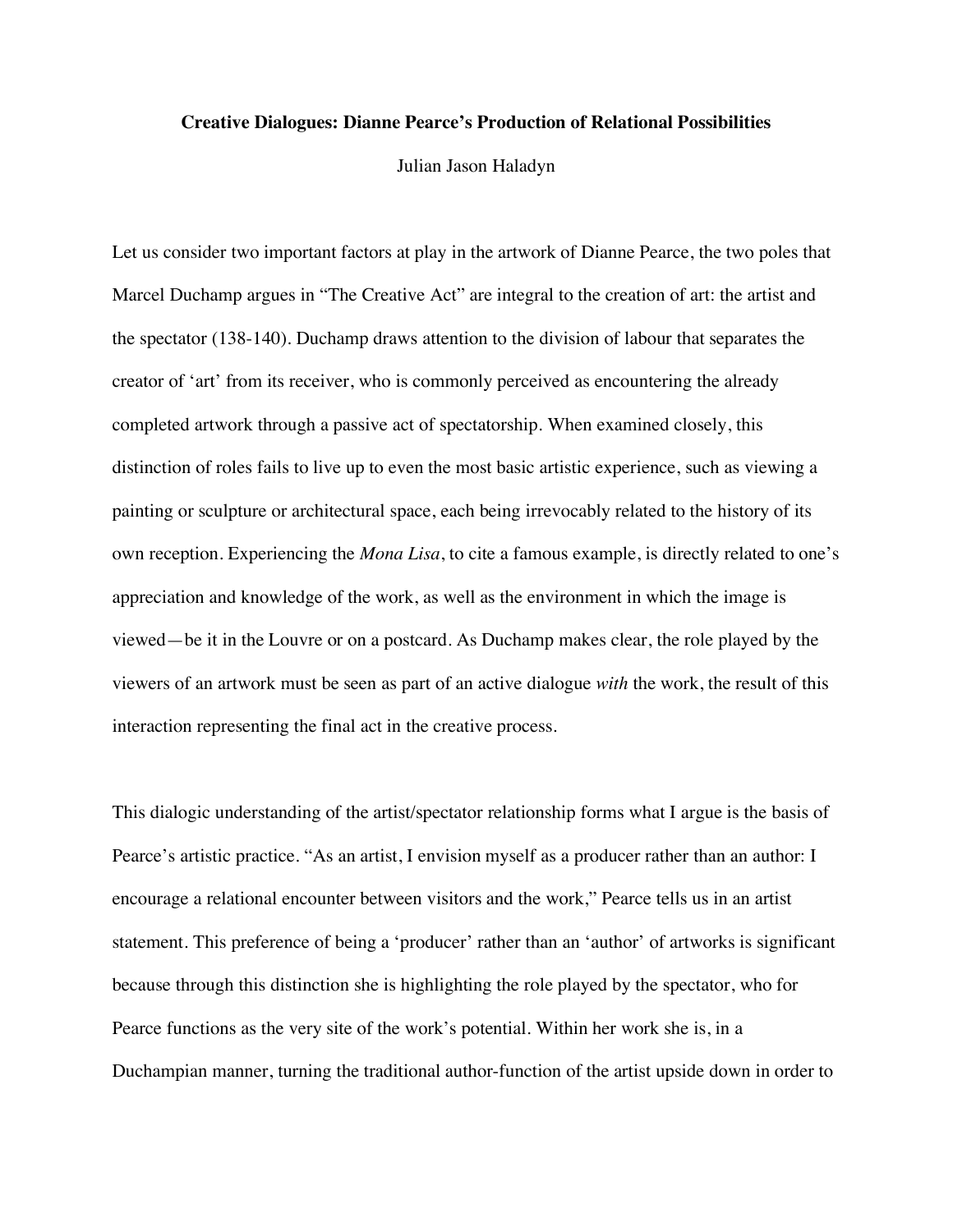*encourage* an active exchange with spectators. This can be seen in *Vast Regions of Domain*  (2005) where the artist has re-produced a series of 10 newsprint flyers posted to the gallery wall, from which visitors are literally invited to "take one". Here, Pearce presents her art as a gift to both the viewer and the world outside the gallery space into which the flyers enter, thanks to the dialogic actions of spectators. What exactly is the difference being suggested by this shift in the artist's role? If the artist claims total authority over the work created, all that is left for the viewer is to receive the monologic statement of the author, the meaning of which is simply accepted or rejected. If, however, the artist produces a work that is specifically intended as a meeting point with spectators, the result is a possibility of cultural dialogue in which what one sees is open to interpretation—each new encounter, Mikhail Bakhtin tells us, revealing "ever newer ways to mean" (346).

We can visualize the dialogic encounter between artist and spectator through the art object with the help of Pearce's *Stammer and Rustle* (2006-07). The artwork consists of white porcelain letters that spell out a long sentence in Spanish, installed in a large spiral on the floor with ample room for viewers to walk the path formed by the space separating the rows. Here we are confronted with language on a bodily level, in which reading (if one *can* read the language) involves physical interaction. This work—which is reminiscent of the turning spirals of words seen in Duchamp's film *Anémic cinema* (1926)—invites us to walk the trail of language established by the artist until we reach the incoherent jumble of letters at the centre, at which point we, in a labyrinthine gesture, turn back on ourselves in order to make the return journey out of the installation. Similar to the tradition of walking a labyrinth, the act of egressing *Stammer and Rustle* is not simply a retracing of one's steps but instead marks a new beginning based on the added experience of the encounter itself.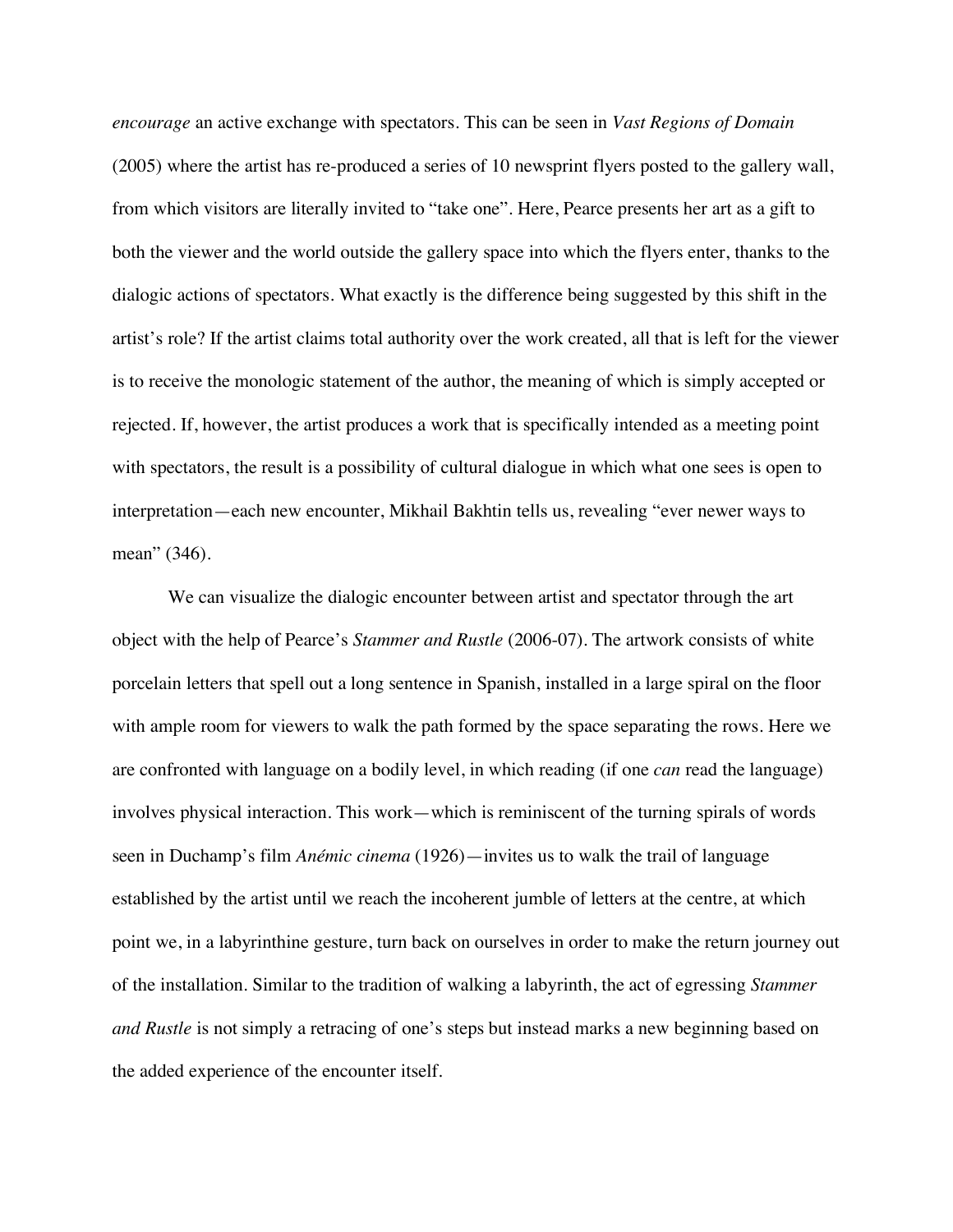This process can be more generally seen as a metaphor for the relational dialogue made possible through works of art, one in which the parameters established by the artist are negotiated and ultimately redefined by individual spectators through their engagement with the work. The potential of an artwork is ultimately based not on the role of the artist alone (who "may shout from all the rooftops that he is a genius" without avail) but instead results from the artist's ability to incite a response in spectators through the work they produce (Duchamp 138). In other words, it is not simply the construct of *Stammer and Rustle* as we enter it but also what we take out of the experience that makes up Pearce's work.

This dialogic relationship is literalized in *Polyphonic Novel* (2006-07), an installation that locates viewers in a schoolroom-like environment where they are given the space and materials to produce images that ultimately constitute the project. Here, more than virtually any of her other works, we can see Pearce's pedagogical interests—from her roles as a professor and museum educator—manifest in her artistic practice. Upon entering this installation each spectator becomes a student of the process established by the artist: sitting down at one of the provided tables, choosing from the rubber stamps (bearing images taken from the Webster's Dictionary) made available in bins on the tables, stamping the images onto sheets of paper that can then be displayed on bulletin boards in the exhibition space. Discussing Pearce's artistic strategies, Aurora Noreña states: "The participation of the spectator and the inquiry of his or her distinct level of involvement in the process of finishing of the works are the artist's principle concerns" (7). In the end, Pearce helps produce (rather than author) the work, which, as the Bakhtinian-inspired title suggests, represents a type of *novel* or cultural text created out of the many voices of the spectators who participate.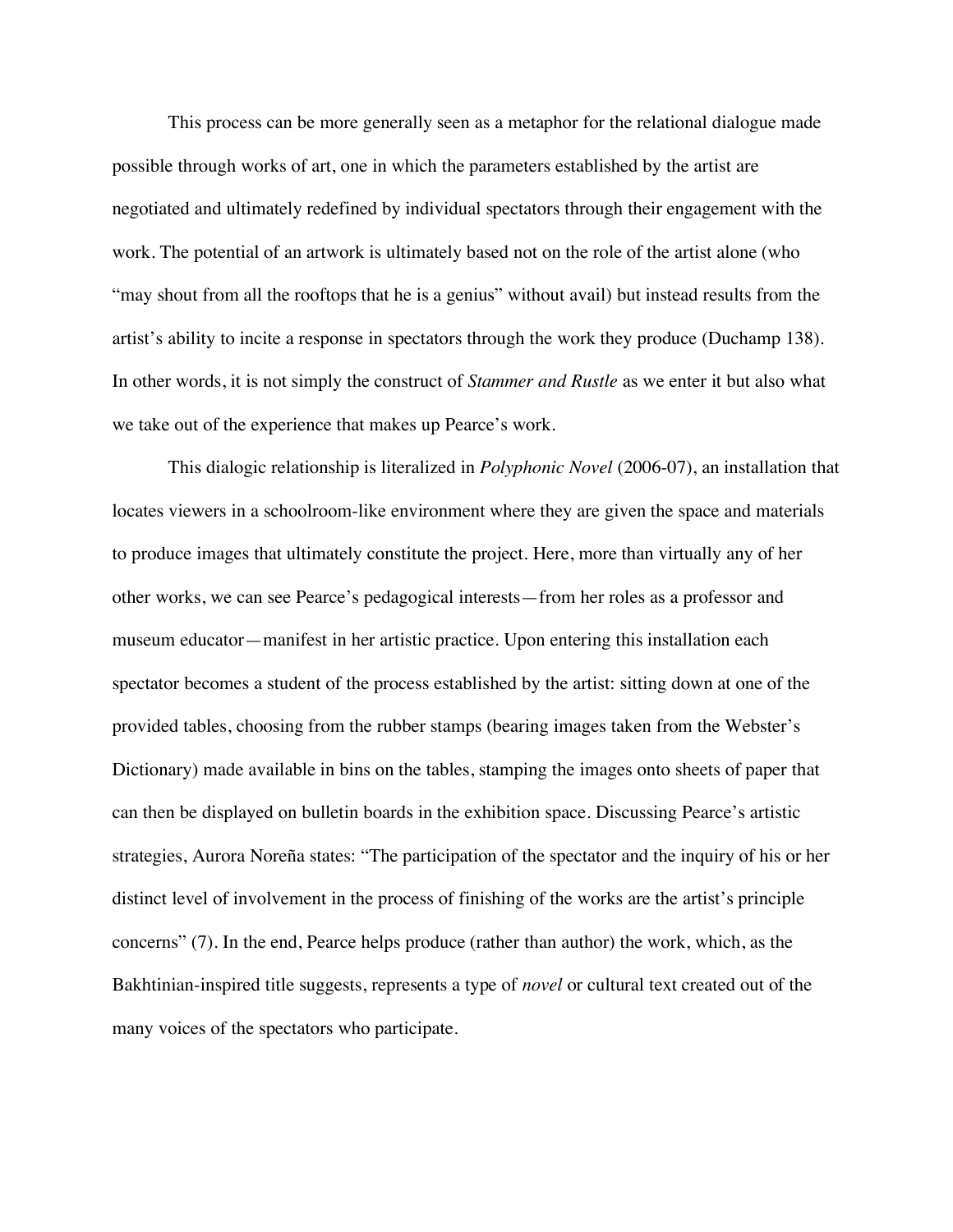Pearce extends this engagement with participatory encounters in *Indisciplined Meetings* (2010), an installation presented along side *Polyphonic Novel* in her 2010 exhibition *Tusovchiks: Indisciplined Meetings* at Red Head Gallery in Toronto. This newer project plays upon the parameters of its earlier counterpart, in which images from the same source as the stamps (Webster's Dictionary) are presented in a set of 10 ready-made colouring pads, each containing black and white illustrations with accompanying English and Spanish words for which the images serve as referents. Stacked for visitors to take, these didactic handouts can be brought to a table within the gallery and the imagery coloured in using crayons, again provided by the artist. The spectator's contribution in this case goes beyond material production and includes the act of meeting and engaging with fellow spectators. Playing off the concept of *Tusovka*, a Russian term described in the back of each of the handouts as referencing "a free and open space in which people can meet," Pearce establishes the space of the gallery as a site for meeting, with her artwork as the catalyst that brings people together. In this manner, *Polyphonic Novel* and *Indisciplined Meetings* consist not only in the conditions established by the artist, but also and more importantly in the collected activities and products of the individual spectators openly participating in the project.

Within her works, Pearce situates herself as a producer and facilitator of cultural dialogues, a role based within her approach to art as a language. Returning to the visuals of *Stammer and Rustle*, we can again see how her use of language necessitates engagement and encourages us to both learn from and play with the elements we encounter in her work. "A dialogue of languages is a dialogue of social forces perceived not only in their static coexistence, but also as a dialogue of different times, epochs and days, a dialogue that is forever dying, living, being born," Bakhtin tells us (365). It is our role as spectators that is on display in